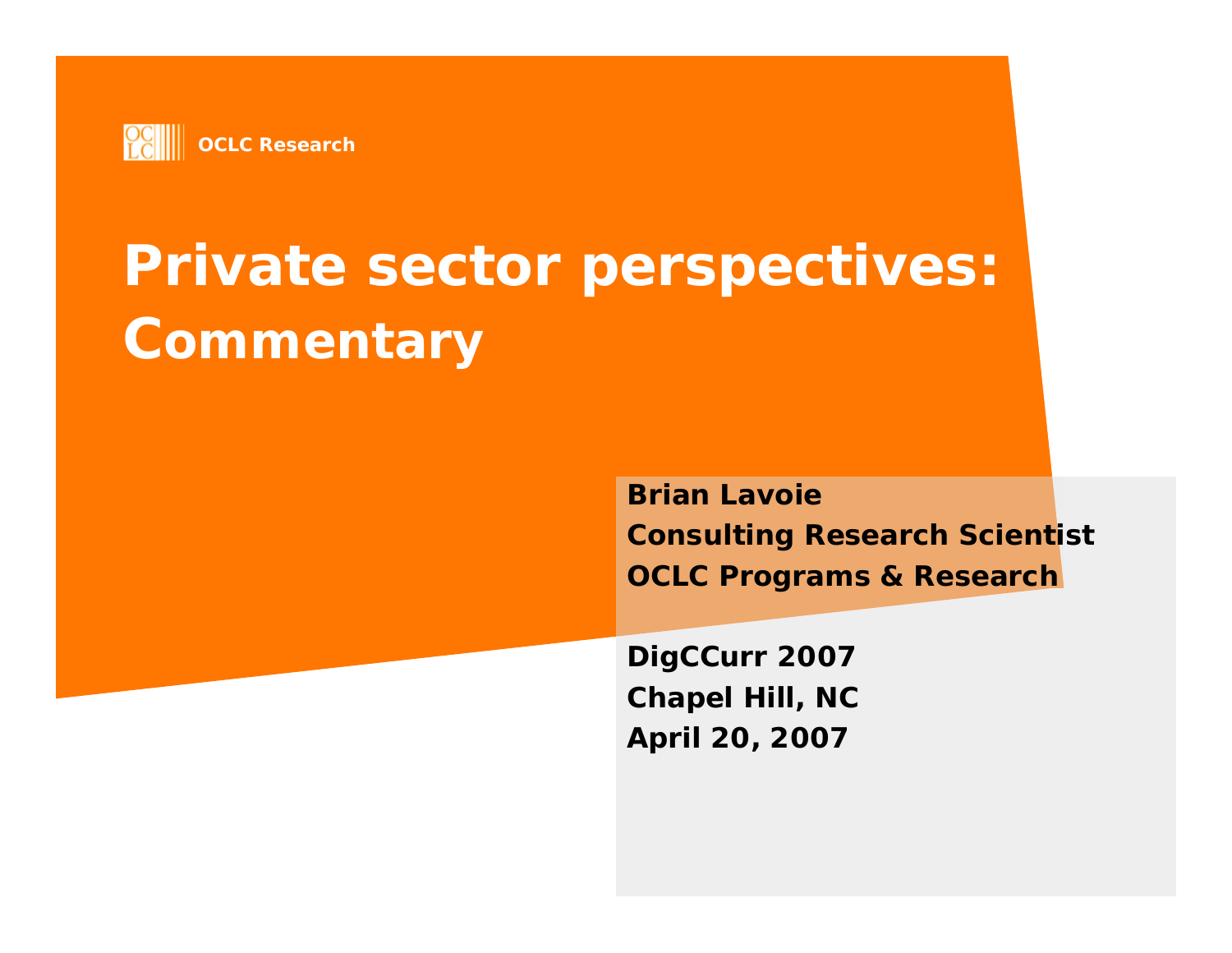#### **Themes**

- $\mathbb{Z}^{\mathbb{Z}}$  . Standards & standardization
- $\mathbb{R}^3$ Openness & persistence
- **"Private sector" & digital curation**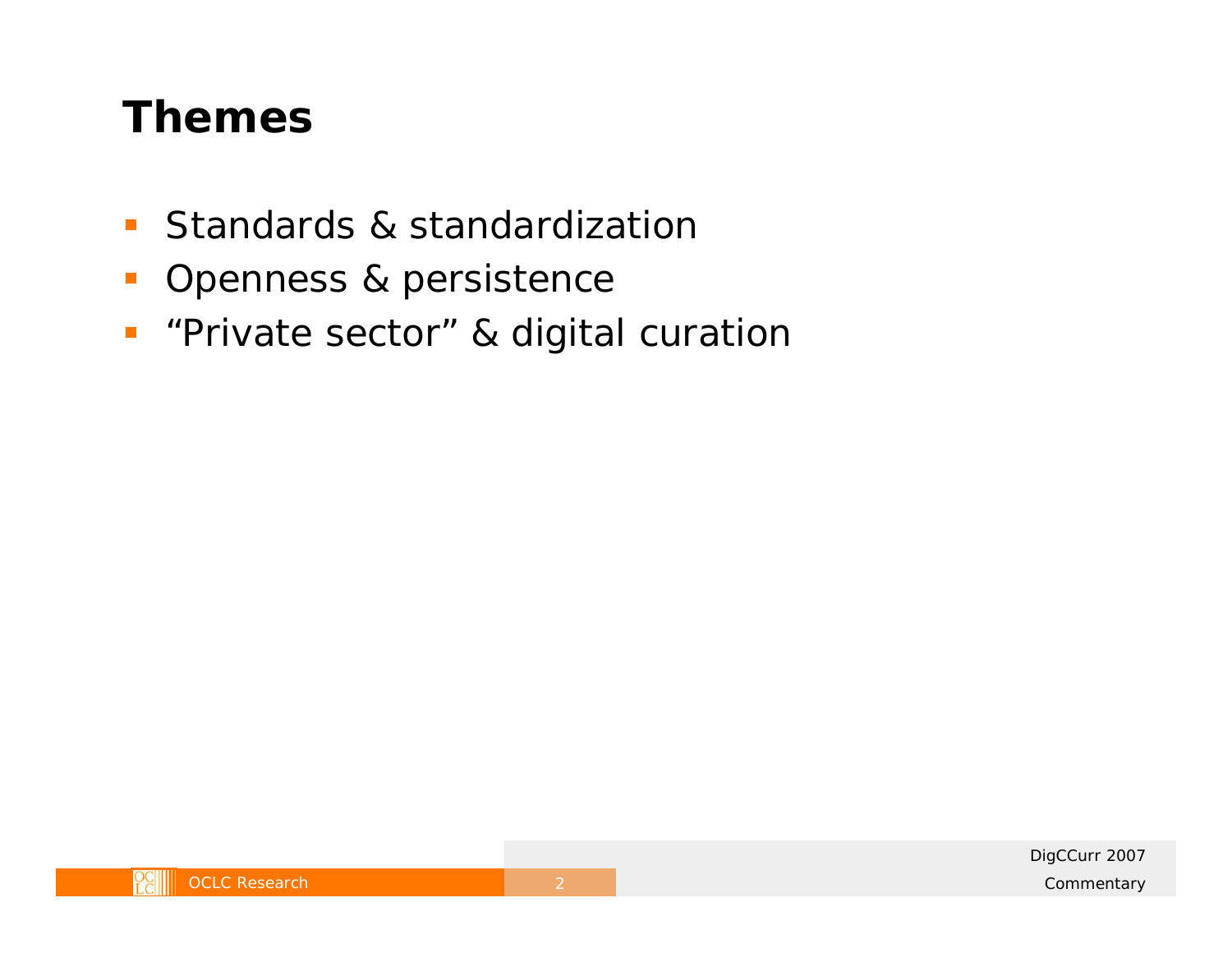### **Standards**

- $\mathbb{R}^n$  Importance of standards for digital curation:
	- $\Box$  **OAIS**: standard view of preservation repository functionality, information packages
	- $\blacksquare$ **ODF**: open format for representing Office-type materials (docs, spreadsheets, presentations)
- "Standards are blueprints" (Tom)
	- П Analogy to house-building: "functional and safe house"
	- $\Box$  Standards: foundation for building functional and safe digital curation systems
- But standards suggest consensus:
	- $\overline{\phantom{a}}$ Articulation of expected outcomes
	- $\Box$ Emergence of best practice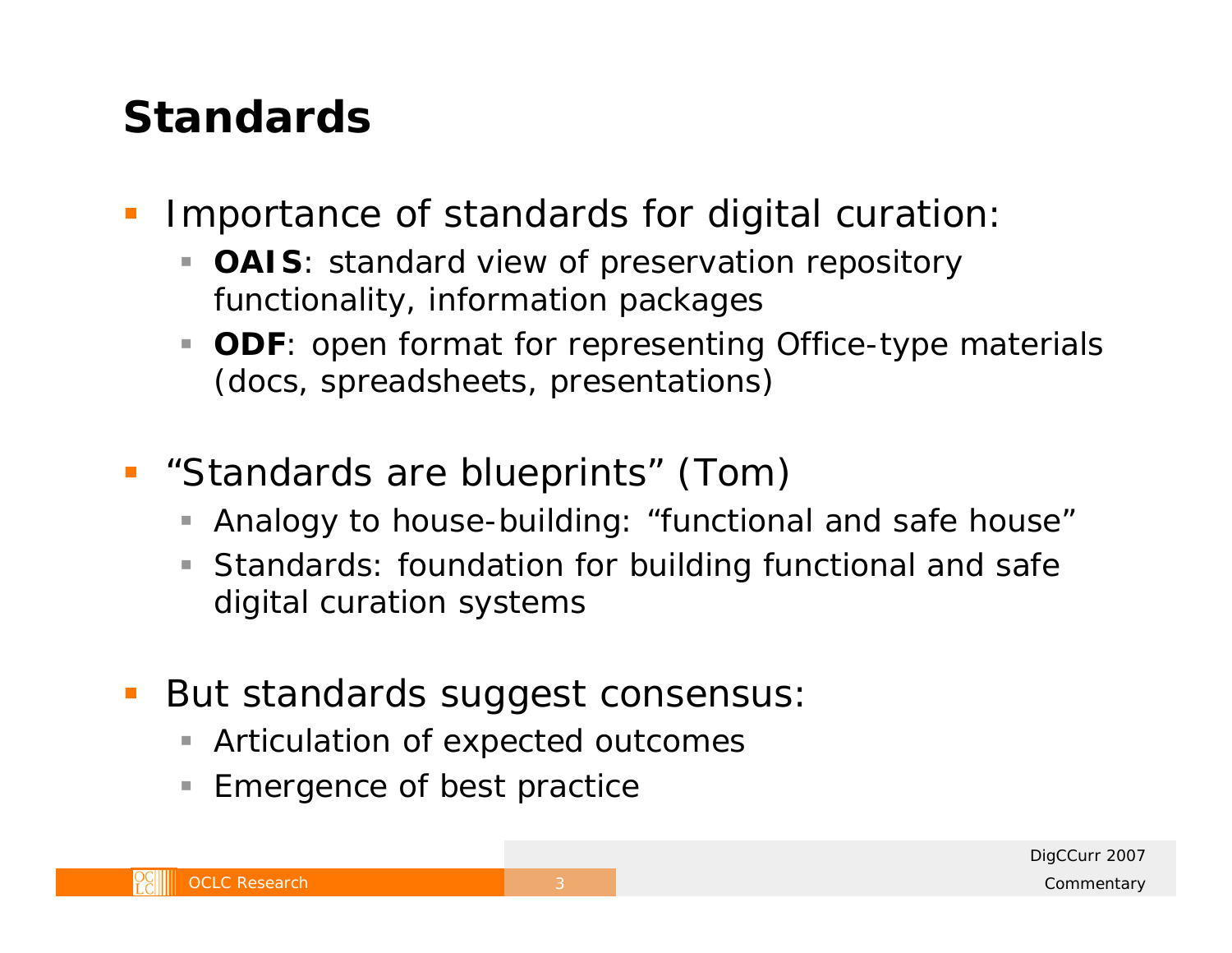# **Standards and standardization**

- **Service Service**  "Standard": Formal specification …
	- п ISO 15836 (Dublin Core), Z39.87 (MIX), ISO 14721 (OAIS)
- $\mathcal{L}^{\text{max}}_{\text{max}}$  "Standardization": Given some digital curation requirement, develop shared view on: What needs to be done? How should it be done? What outcomes are acceptable? What skills are needed? What assumptions can be safely made? Etc.
- Ŧ Weave it all together to develop **standardized processes**
	- ×. Made concrete by a set of interlocking, mutually compatible standards: data models, schema, APIs, etc.
	- $\mathbb{R}^n$ Development of common workflows; automated tools, 3<sup>rd</sup>-party services applicable in multiple contexts
	- ш *"The variability in how organizations define processes makes it more difficult to contract for and communicate about them across companies."* (Thomas Davenport, HBR)
	- ш Reduce confusion & misunderstandings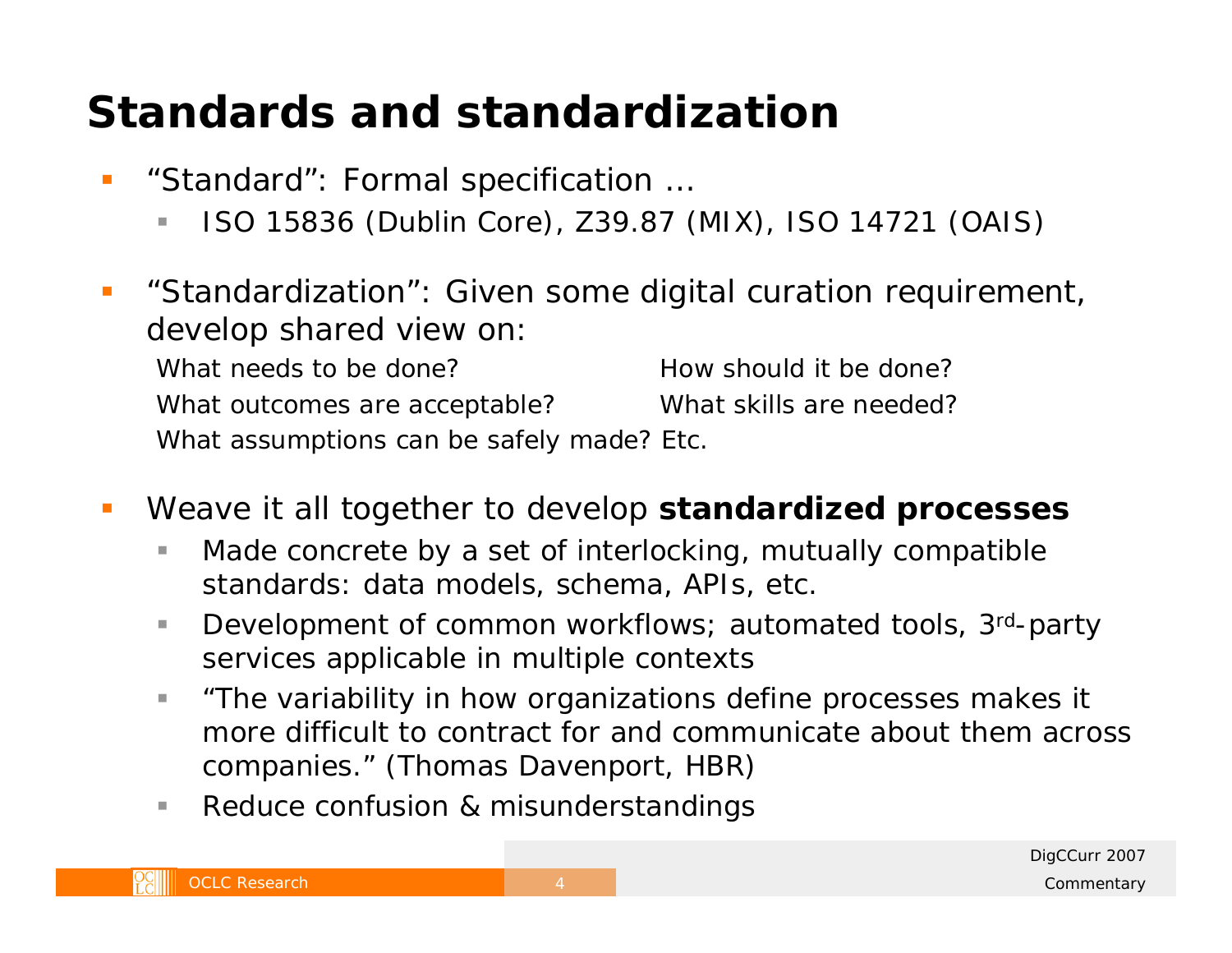## **Openness and persistence**

- $\overline{\phantom{a}}$ Standards vital for reliable digital curation, BUT …
- $\mathbb{R}^2$  Tom: standards can be open or proprietary
	- Ì. **Proprietary:** information locked up in proprietary data formats; future control & curation of data ceded to vendors whose incentives & long-term existence might be uncertain
	- u, **Open:** preserve control of the data, which preserves ability to manage data over long-term (e.g., ODF)
- $\mathbb{R}^2$  Raymond: technologies can become obsolete or inaccessible
	- L. **Transitory computing environments:** today's innovative technology is tomorrow's legacy system; migration/emulation can impact look, feel, and functionality of original object
	- U, **Persistent computing environments:** stable computing platform that can persistently support applications (decoders) for display and use of obsolete data formats (e.g., UVC)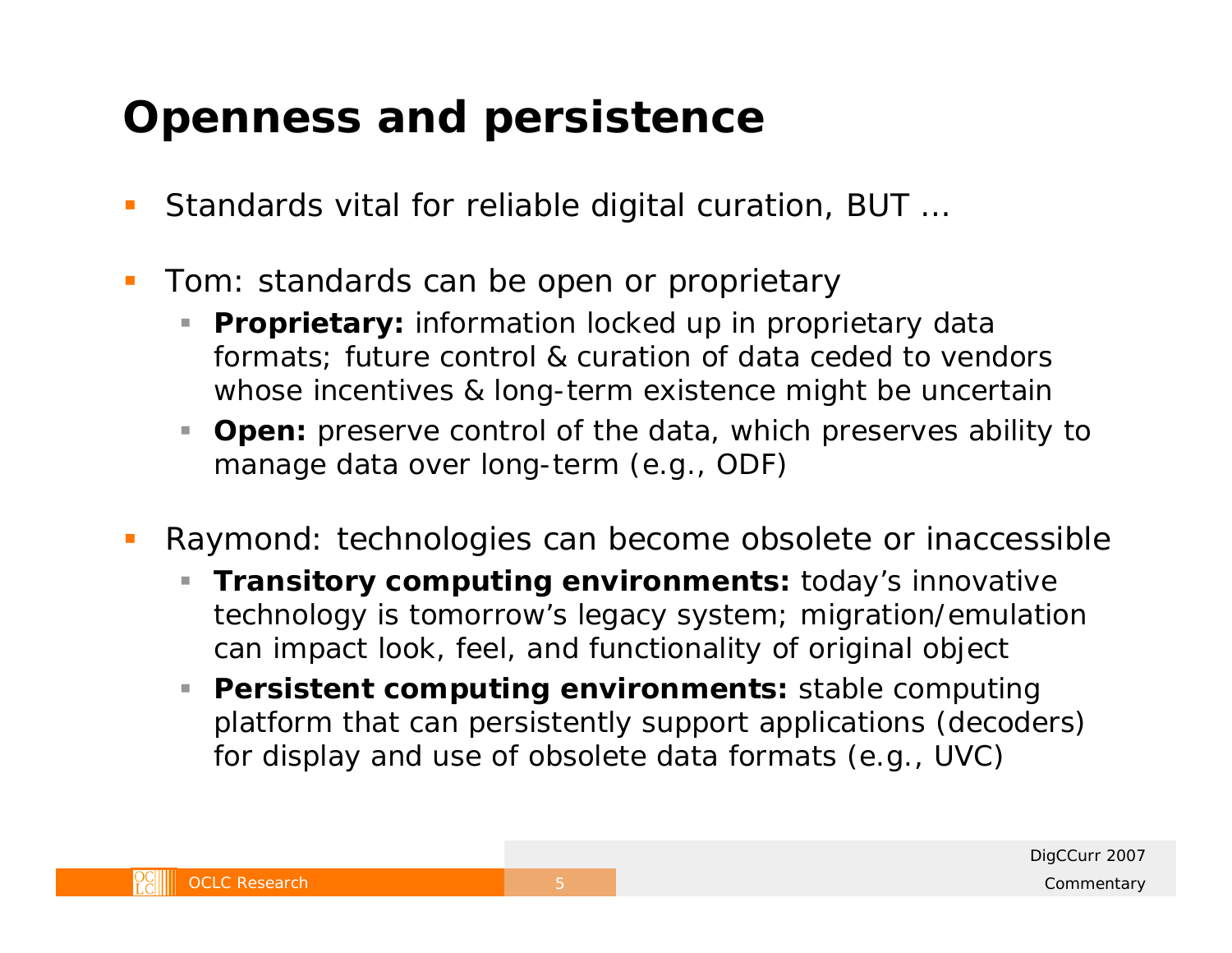#### **Standards & technology space**

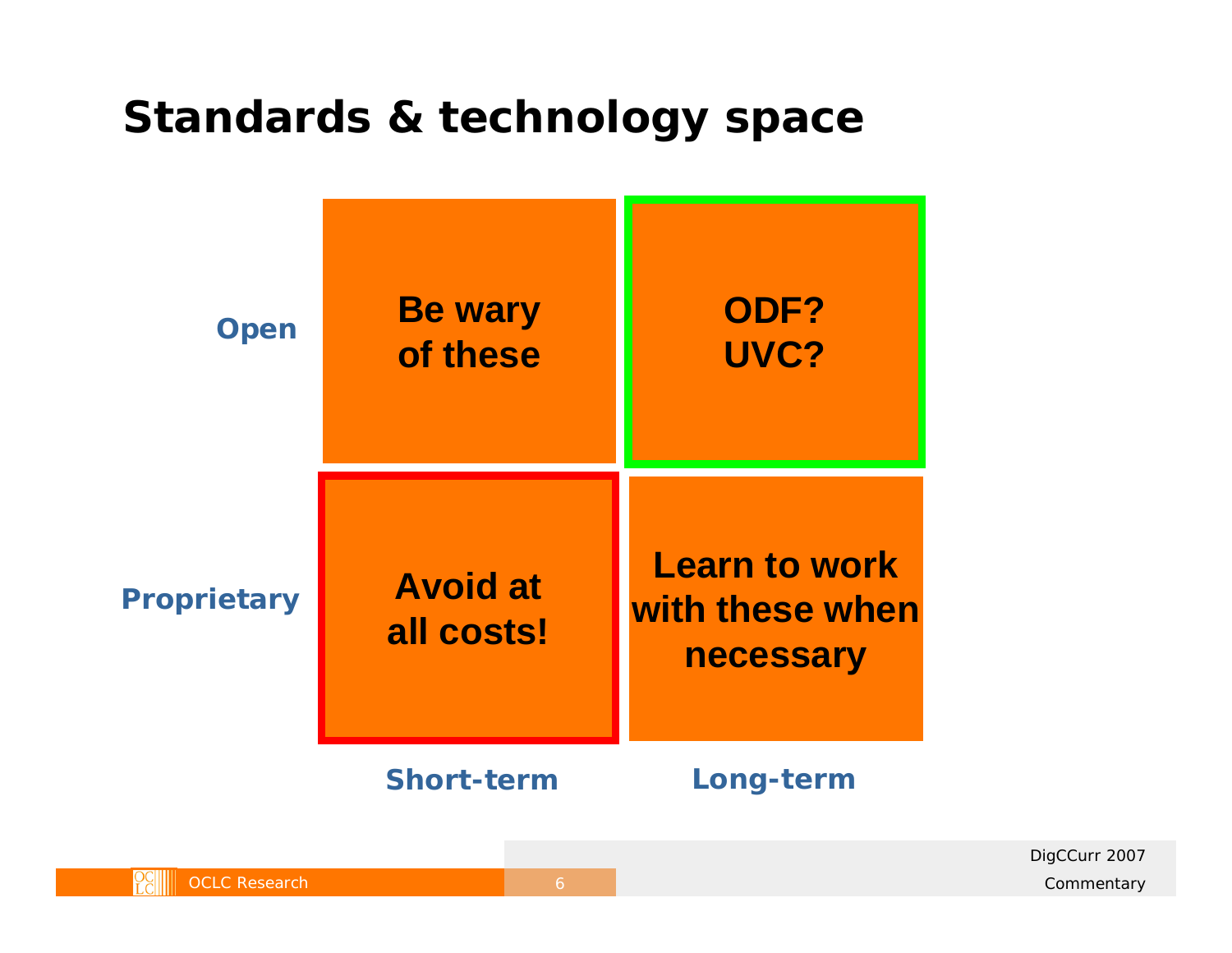#### **Persistent, open standards & technologies: challenges**

- Who will set directions, establish priorities, drive innovation?
	- ш Vendor-neutral standards bodies can be slow; need to synthesize range of perspectives
	- $\overline{\phantom{a}}$  Digital curation: articulate features useful/essential for long term preservation (e.g., PDF/A)
- $\overline{\phantom{a}}$  How can we avoid fragmentation?
	- ▉ E.g., UNIX: open standard in research community; many different vendor versions
	- E.g., TIFF: extensibility leads to many versions
	- $\mathcal{L}_{\mathcal{A}}$ Digital curation: fragmentation increases preservation burden
- $\mathcal{L}_{\mathcal{A}}$  Sustain involvement, interest (i.e., make it persistent)?
	- ш "Public ownership" may lead to underinvestment
	- ×. Support for the standard: off-the-shelf implementations, technical support, enhancements, certification (e.g., Linux/RedHat)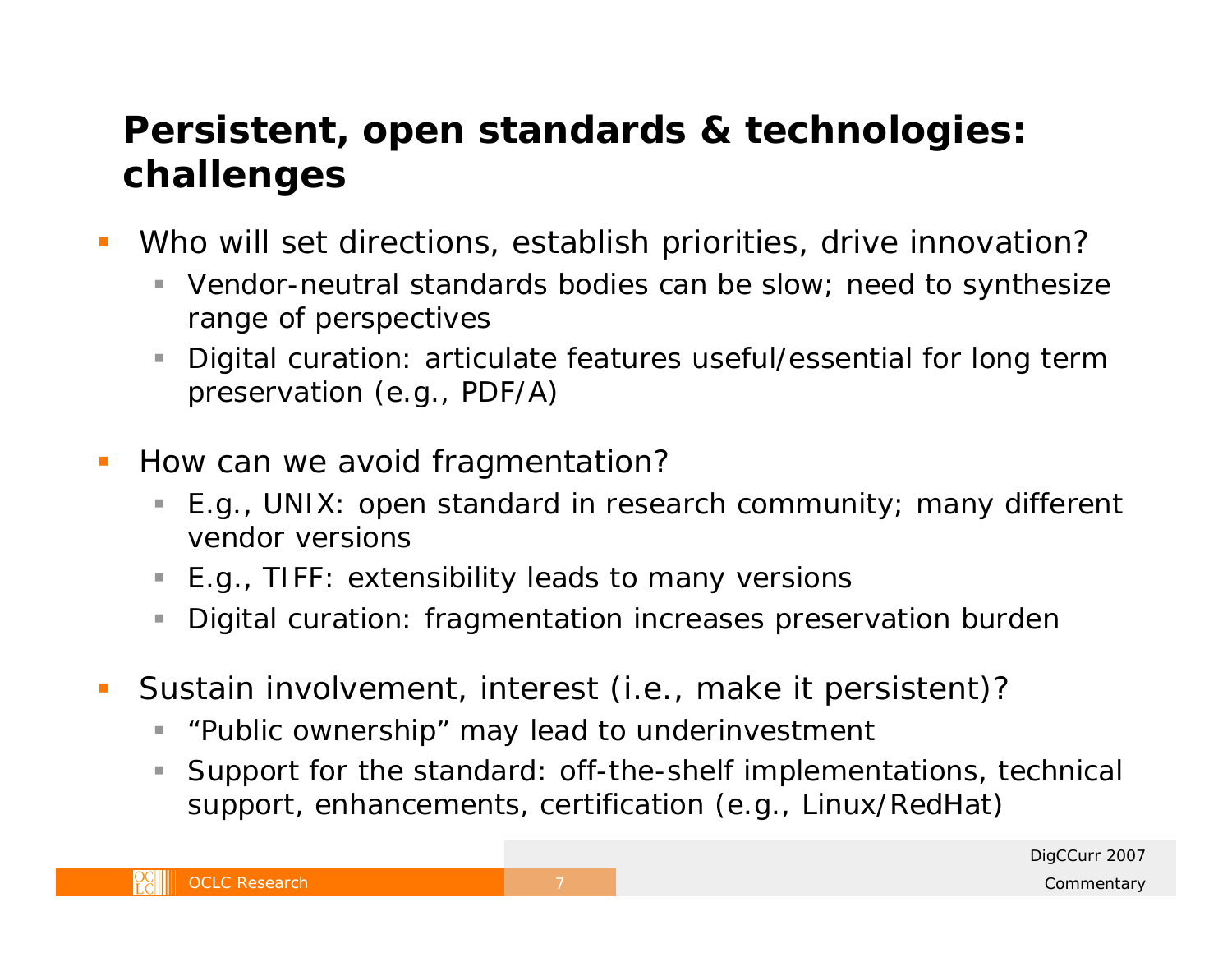## **"Private sector" and digital curation**

- $\mathcal{L}_{\mathcal{A}}$  "Private sector": third-party provision of digital curation services
	- $\blacksquare$  Some or all of the digital curation process likely to be "outsourced" from local institution to external party
	- For-profits, non-profits, inter-institutional collaborations, systems for local implementation
	- Building and maintaining redundant digital curation capacity unrealistic, inefficient, and unaffordable
- $\mathcal{L}_{\mathcal{A}}$  Need trusted, well-understood third-party solutions
	- П Based on convergence of demand-side expectations and supply-side capacity & commitments
- F Convergence achieved through:
	- Consensus
	- $\mathbb{R}^2$ ■ Standards
- Openness & persistence
- **Standardization**